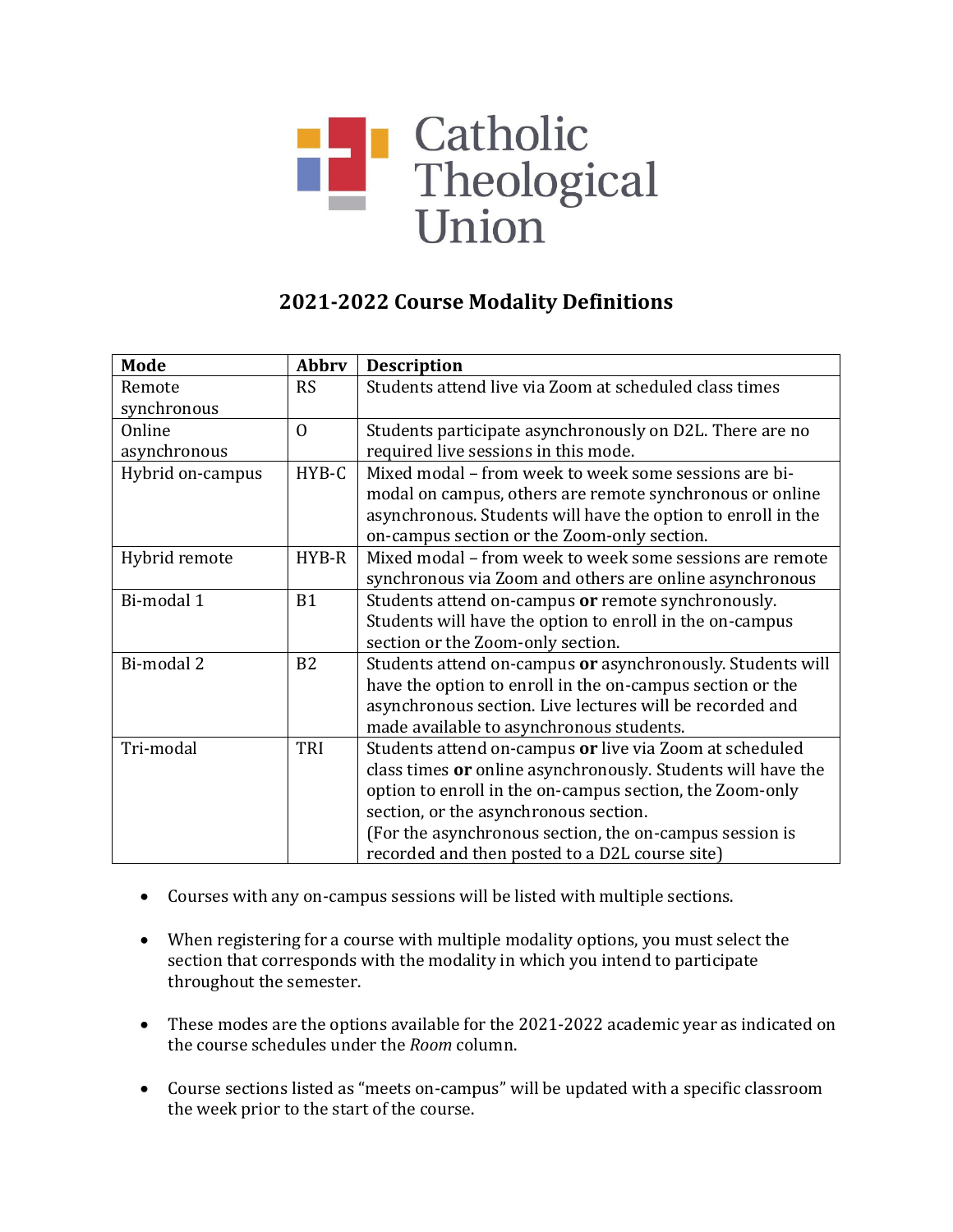### 20-May-2022 Page 1 Catholic Theological Union List of Classes for Summer@CTU, 2022

|                          |                                                                                                                                | List of Classes for Summer@CTU, 2022          |                | <b>Catholic Theological Union</b> |        |              |                        |                   |                      | Page 1                |
|--------------------------|--------------------------------------------------------------------------------------------------------------------------------|-----------------------------------------------|----------------|-----------------------------------|--------|--------------|------------------------|-------------------|----------------------|-----------------------|
| <b>Course-Secn</b>       | <b>Course Title</b>                                                                                                            |                                               | Room           | Days                              | Starts |              | <b>Ends</b> Instructor | Crd<br><b>Hrs</b> | <b>Start</b><br>Date | <b>End</b><br>Date    |
|                          | <b>Biblical Literature and Languages</b>                                                                                       |                                               |                |                                   |        |              |                        |                   |                      | <b>Master Courses</b> |
| B4406S-1                 | 2 The Book of Genesis<br>Meets on Campus.                                                                                      |                                               | <b>B1</b>      | <b>MTuWThF</b>                    | 9:00a  | 12:00p       | Okoye J C              | 1.5               |                      | 6/13/22 6/17/22       |
| B4406S-2                 | 2 The Book of Genesis                                                                                                          |                                               | <b>B1</b>      | <b>MTuWThF</b>                    | 9:00a  | 12:00p       | Okoye J C              | 1.5               |                      | 6/13/22 6/17/22       |
| B4408S-1                 | Meets on Zoom.<br>2 Parables in the Gospel of Luke                                                                             |                                               | 339            | <b>MTuWThF</b>                    | 1:00p  | 4:00p        | Reid B E               | 1.5               |                      | 6/13/22 6/17/22       |
| B4408S-2                 | Meets on Campus.<br>2 Parables in the Gospel of Luke                                                                           |                                               | B1             | <b>MTuWThF</b>                    | 1:00p  | 4:00p        | Reid B E               | 1.5               | 6/13/22 6/17/22      |                       |
| B4408Sa-1                | Meets on Zoom.<br>2 Parables in the Gospel of Luke                                                                             |                                               | 339            | <b>MTuWThF</b>                    | 1:00p  | 4:00p        | Reid B E               | 3                 |                      | 6/13/22 6/17/22       |
| B4408Sa-2                | Meets on Campus.<br>2 Parables in the Gospel of Luke                                                                           |                                               | <b>B1</b>      | <b>MTuWThF</b>                    | 1:00p  | 4:00p        | Reid B E               | 3                 |                      | 6/13/22 6/17/22       |
| B4412S-1                 | Meets on Zoom.<br>1 Jesus Through Synoptic Eyes                                                                                |                                               | 339            | <b>MTuWThF</b>                    |        | 9:00a 12:00p | Senior D               | 1.5               |                      | 6/6/22 6/10/22        |
|                          | Meets on Campus.                                                                                                               |                                               |                |                                   |        |              |                        |                   |                      |                       |
| B4412S-2                 | 1 Jesus Through Synoptic Eyes<br>Meets on Zoom.                                                                                |                                               | B1             | <b>MTuWThF</b>                    |        |              | 9:00a 12:00p Senior D  | 1.5               |                      | 6/6/22 6/10/22        |
| B4412Sa-1                | 1 Jesus Through Synoptic Eyes<br>Meets on Campus.                                                                              |                                               | 339            | <b>MTuWThF</b>                    |        |              | 9:00a 12:00p Senior D  | 3                 |                      | 6/6/22 6/10/22        |
| B4412Sa-2                | 1 Jesus Through Synoptic Eyes<br>Meets on Zoom.                                                                                |                                               | B1             | <b>MTuWThF</b>                    |        |              | 9:00a 12:00p Senior D  | 3                 |                      | 6/6/22 6/10/22        |
| B4418S-1                 | 1 Spirituality and Suffering in Paul's<br>Prison Letters<br>Meets on Campus.                                                   |                                               | 337            | <b>MTuWThF</b>                    | 1:00p  | 4:00p        | Okorie F               | 1.5               |                      | 6/6/22 6/10/22        |
| B4418S-2                 | 1 Spirituality and Suffering in Paul's<br>Prison Letters<br>Meets on Zoom.                                                     |                                               | <b>B1</b>      | <b>MTuWThF</b>                    | 1:00p  |              | 4:00p Okorie F         | 1.5               |                      | 6/6/22 6/10/22        |
| B4418Sa-1                | 1 Spirituality and Suffering in Paul's<br>Prison Letters<br>Meets on Campus.                                                   |                                               | 337            | <b>MTuWThF</b>                    | 1:00p  |              | 4:00p Okorie F         | 3                 |                      | 6/6/22 6/10/22        |
| B4418Sa-2                | 1 Spirituality and Suffering in Paul's<br>Prison Letters<br>Meets on Zoom.                                                     |                                               | B <sub>1</sub> | <b>MTuWThF</b>                    | 1:00p  |              | 4:00p Okorie F         | 3                 |                      | 6/6/22 6/10/22        |
| BS4300S-1                | 2 Considering Jesus Anew: The Biblical<br>Roots of the Cosmic Christ<br>Meets on Campus.                                       |                                               | 337            | <b>MTuWThF</b>                    |        | 9:00a 12:00p | Brink L A              | 1.5               | 6/13/22 6/17/22      |                       |
| BS4300S-2                | 2 Considering Jesus Anew: The Biblical<br>Roots of the Cosmic Christ<br>Meets on Zoom.                                         |                                               | TRI            | <b>MTuWThF</b>                    |        | 9:00a 12:00p | Brink L A              | 1.5               | 6/13/22 6/17/22      |                       |
| BS4300S-3                | 2 Considering Jesus Anew: The Biblical<br>Roots of the Cosmic Christ<br>Meets Online Asynchronously.                           |                                               |                |                                   |        |              | Brink L A              | 1.5               | 6/13/22 6/17/22      |                       |
| BS4300Sa-1               | 2 Considering Jesus Anew: The Biblical<br>Roots of the Cosmic Christ<br>Meets on Campus. For CTU students                      |                                               | 337            | <b>MTuWThF</b>                    |        | 9:00a 12:00p | Brink L A              | 3                 | 6/13/22 6/17/22      |                       |
| BS4300Sa-2               | only.<br>2 Considering Jesus Anew: The Biblical<br>Roots of the Cosmic Christ<br>Meets on Zoom. For CTU students only.         |                                               | TRI            | <b>MTuWThF</b>                    |        | 9:00a 12:00p | Brink L A              | 3                 | 6/13/22 6/17/22      |                       |
| BS4300Sa-3               | 2 Considering Jesus Anew: The Biblical<br>Roots of the Cosmic Christ<br>Meets Online Asynchronously. For CTU<br>students only. |                                               |                |                                   |        |              | Brink L A              | 3                 | 6/13/22 6/17/22      |                       |
| <b>Doctrinal Studies</b> |                                                                                                                                |                                               |                |                                   |        |              |                        |                   |                      | <b>Master Courses</b> |
| DE4001S-1                | 1 Synodality and Lay People in the Church 333                                                                                  |                                               |                | <b>MTuWThF</b>                    | 1:00p  | 4:00p        | Millies S P            | 1.5               |                      | 6/6/22 6/10/22        |
| DE4001S-2                | Meets on Campus.<br>1 Synodality and Lay People in the Church B1                                                               |                                               |                | <b>MTuWThF</b>                    | 1:00p  |              | 4:00p Millies S P      | 1.5               |                      | 6/6/22 6/10/22        |
|                          | Meets on Zoom.                                                                                                                 | 1 Synodality and Lay People in the Church 333 |                | <b>MTuWThF</b>                    | 1:00p  |              | 4:00p Millies S P      | 3                 |                      | 6/6/22 6/10/22        |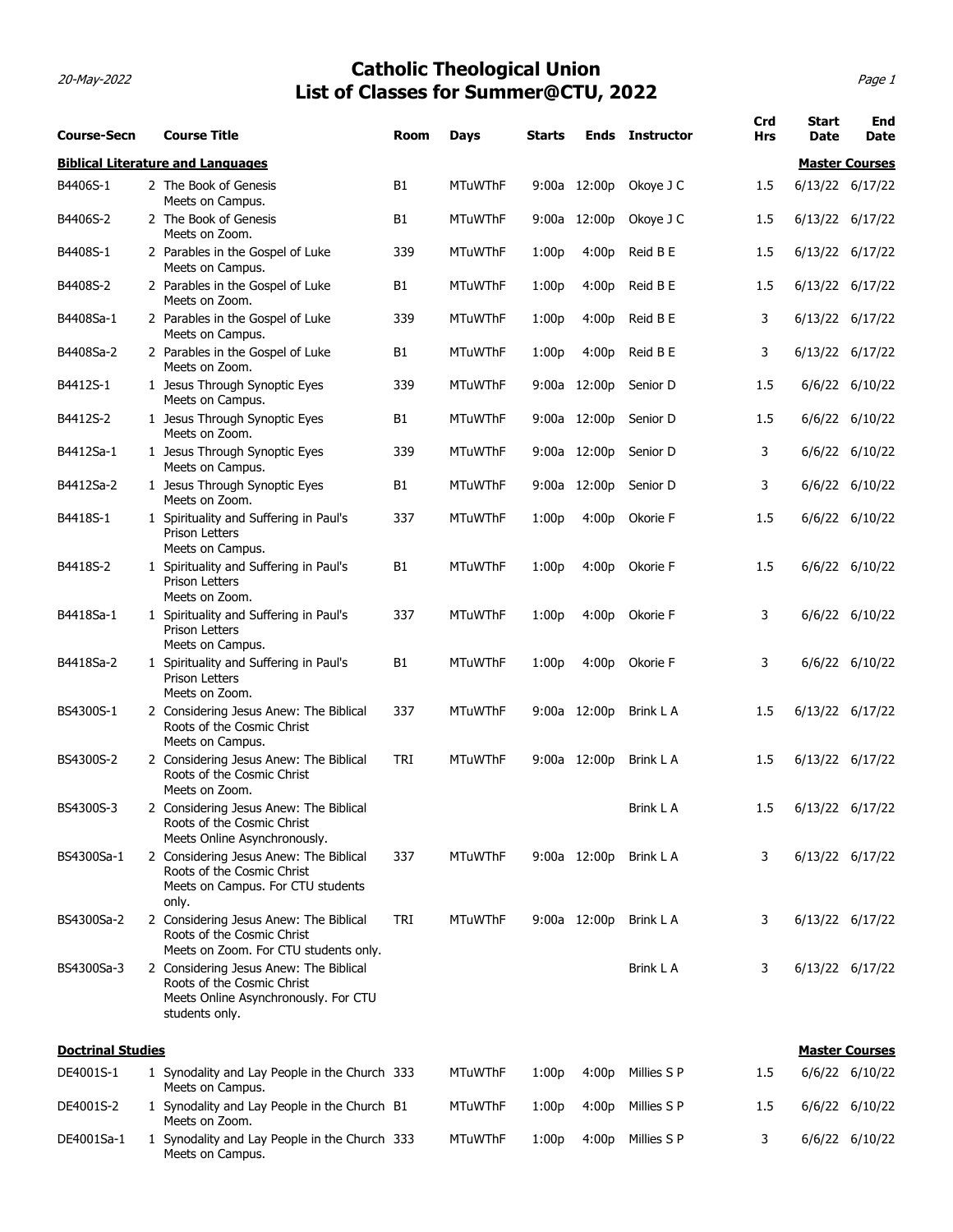### 20-May-2022 Page 2 Catholic Theological Union List of Classes for Summer@CTU, 2022

| 20-May-2022                       | List of Classes for Summer@CTU, 2022                                                                                                                  |            | <b>Catholic Theological Union</b> |        |                   |                        |                   |                       | Page 2              |
|-----------------------------------|-------------------------------------------------------------------------------------------------------------------------------------------------------|------------|-----------------------------------|--------|-------------------|------------------------|-------------------|-----------------------|---------------------|
| <b>Course-Secn</b>                | <b>Course Title</b>                                                                                                                                   | Room       | Days                              | Starts |                   | <b>Ends</b> Instructor | Crd<br><b>Hrs</b> | <b>Start</b><br>Date  | <b>End</b><br>Date  |
| DE4001Sa-2                        | Synodality and Lay People in the Church B1<br>Meets on Zoom.                                                                                          |            | <b>MTuWThF</b>                    | 1:00p  | 4:00p             | Millies S P            | 3                 | 6/6/22 6/10/22        |                     |
| <b>Formation</b>                  |                                                                                                                                                       |            |                                   |        |                   |                        |                   | <b>Master Courses</b> |                     |
| F4999-1                           | 2 Theological Reflection Group<br>Meets on Campus.                                                                                                    | <b>TBA</b> | TuWTh                             | 4:15p  | 5:30 <sub>p</sub> | Knuth M                | 0                 | 6/14/22 6/16/22       |                     |
| <b>General Elective</b>           |                                                                                                                                                       |            |                                   |        |                   |                        |                   | <b>Master Courses</b> |                     |
| G4010S-1                          | Us versus Them: Conflict, Theology &<br>the Human Brain<br>Meets on Zoom; June 1, 8, 15, 22, 29                                                       | RS         | W                                 | 6:30p  | 9:30p             | Alexander S C          | 1.5               | 6/1/22 6/29/22        |                     |
| G4010Sa-1                         | Us versus Them: Conflict, Theology &<br>the Human Brain<br>Meets on Zoom; June 1, 8, 15, 22, 29                                                       | RS         | W                                 | 6:30p  | 9:30p             | Alexander S C          | 3                 | 6/1/22 6/29/22        |                     |
| <b>Pastoral Ministry</b>          |                                                                                                                                                       |            |                                   |        |                   |                        |                   | <b>Master Courses</b> |                     |
| MP4022S-1                         | Ministry and Media<br>Meets on Campus: May 31, June 7, 14,<br>21, 28. Additional asynchronous work<br>throughout the month.                           | 337        | Tu                                | 6:00p  |                   | 9:00p Dault D          | 3                 | 5/31/22 6/28/22       |                     |
| MP4022S-2                         | Ministry and Media<br>Meets on Zoom; May 31, June 7, 14,<br>21, 28. Additional asynchronous work<br>throughout the month.                             | HYB-C      | Tu                                | 6:00p  |                   | 9:00p Dault D          | 3                 | 5/31/22 6/28/22       |                     |
| <b>Spirituality Studies</b>       |                                                                                                                                                       |            |                                   |        |                   |                        |                   | <b>Master Courses</b> |                     |
| S4030S-1                          | Christ of the Forest<br>Live session meets on Zoom 3:00-4:30<br>PM CT; June 6, 7, 8, 13, 14.                                                          |            |                                   |        |                   | Frohlich M             | 1.5               | 6/6/22 6/14/22        |                     |
| <b>Word &amp; Worship Studies</b> |                                                                                                                                                       |            |                                   |        |                   |                        |                   | <b>Master Courses</b> |                     |
| W4406S-1                          | 2 Liturgy and Life: Creating Communities RS<br>Using Digital Technology<br>Meets on Zoom.                                                             |            | <b>MTuWThF</b>                    | 1:00p  |                   | 4:00p Fragomeni R      | 1.5               | 6/13/22 6/17/22       |                     |
| W4406Sa-1                         | 2 Liturgy and Life: Creating Communities RS<br>Using Digital Technology<br>Meets on Zoom.                                                             |            | <b>MTuWThF</b>                    | 1:00p  | 4:00p             | Fragomeni R            | 3                 | 6/13/22 6/17/22       |                     |
| <b>Philosophy Prerequisites</b>   |                                                                                                                                                       |            |                                   |        |                   |                        |                   |                       | <b>Prerequisite</b> |
| P2680S-1                          | P Philosophical Ethics<br>Meets Online Asynchronously. June 1-<br>30, 2022.                                                                           |            |                                   |        |                   | Stark H E              | 3                 | 6/1/22 6/30/22        |                     |
| <b>Workshops</b>                  |                                                                                                                                                       |            |                                   |        |                   |                        |                   |                       | <b>Workshops</b>    |
| K2019S-1                          | 3 Career Services Vocational Ministry<br>Workshop<br>Meets on Campus. Same material<br>covered in both time options.                                  | <b>B1</b>  | M                                 |        | 9:00a 12:00p      | Doyle G<br>Quinde H    | 0                 | 6/20/22 6/20/22       |                     |
| K2019S-2                          | 3 Career Services Vocational Ministry<br>Workshop<br>Meets on Zoom. Same material                                                                     | <b>B1</b>  | M                                 |        | 9:00a 12:00p      | Doyle G<br>Quinde H    | 0                 | 6/20/22 6/20/22       |                     |
| K2019S-3                          | covered in both time options.<br>3 Career Services Vocational Ministry<br>Workshop<br>Meets on Campus. Same material<br>covered in both time options. | <b>B1</b>  | M                                 | 5:00p  | 8:00p             | Doyle G<br>Quinde H    | 0                 | 6/20/22 6/20/22       |                     |